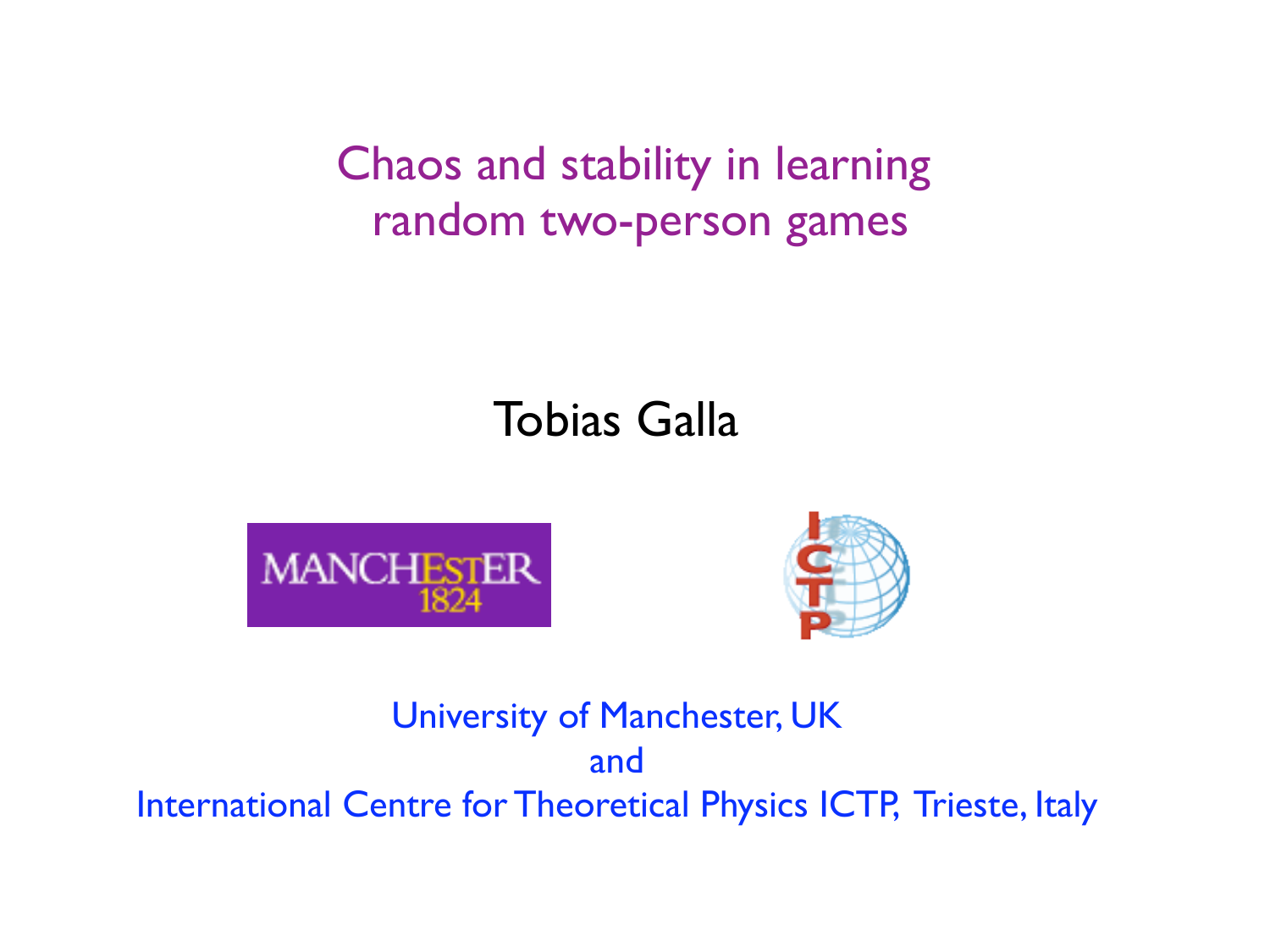# Introduction

- ‣ game theory often assumes perfect rationality
- ‣ all agents know all payoff structures
- ‣ they assume their opponents play fully rationally
- ‣ outcomes: Nash equilibria
- ‣ no player has an incentive to deviate unilaterally

# Learning dynamics

- ‣ agents with bounded rationality
- ‣ need to learn which strategies to use
- ‣ dynamical behaviour
- ‣ might fail to converge to NE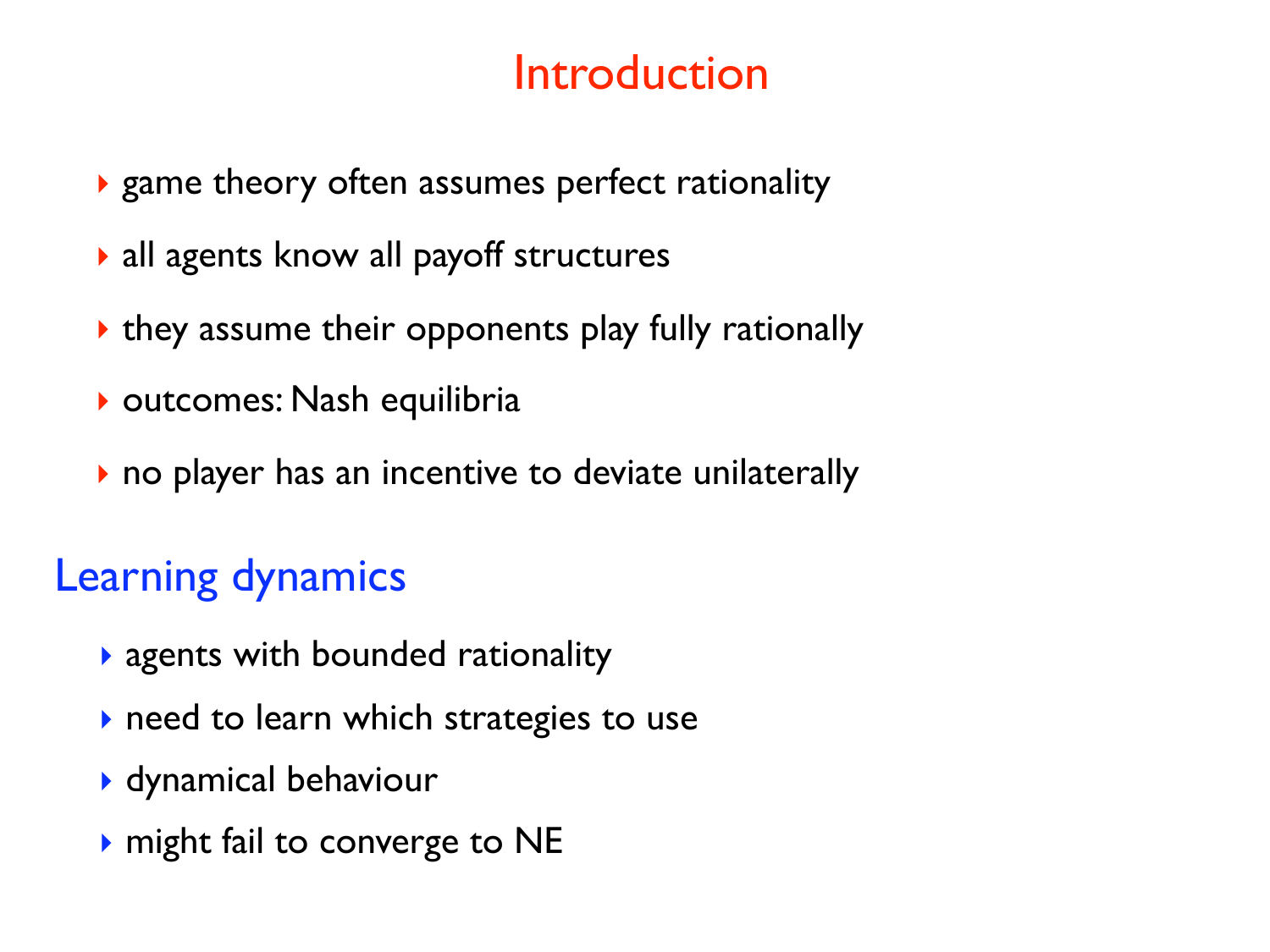## Questions to be addressed here

- ‣ circumstances under which learning process converges
- ‣ in case of no convergence: chaotic behaviour ?
- ‣ influence of finite-memory of agents
- ‣ statistics of strategy use: all or only a few ?

- $\rightarrow$  modified replicator equations
- $\rightarrow$  analysis with tools from statistical mechanics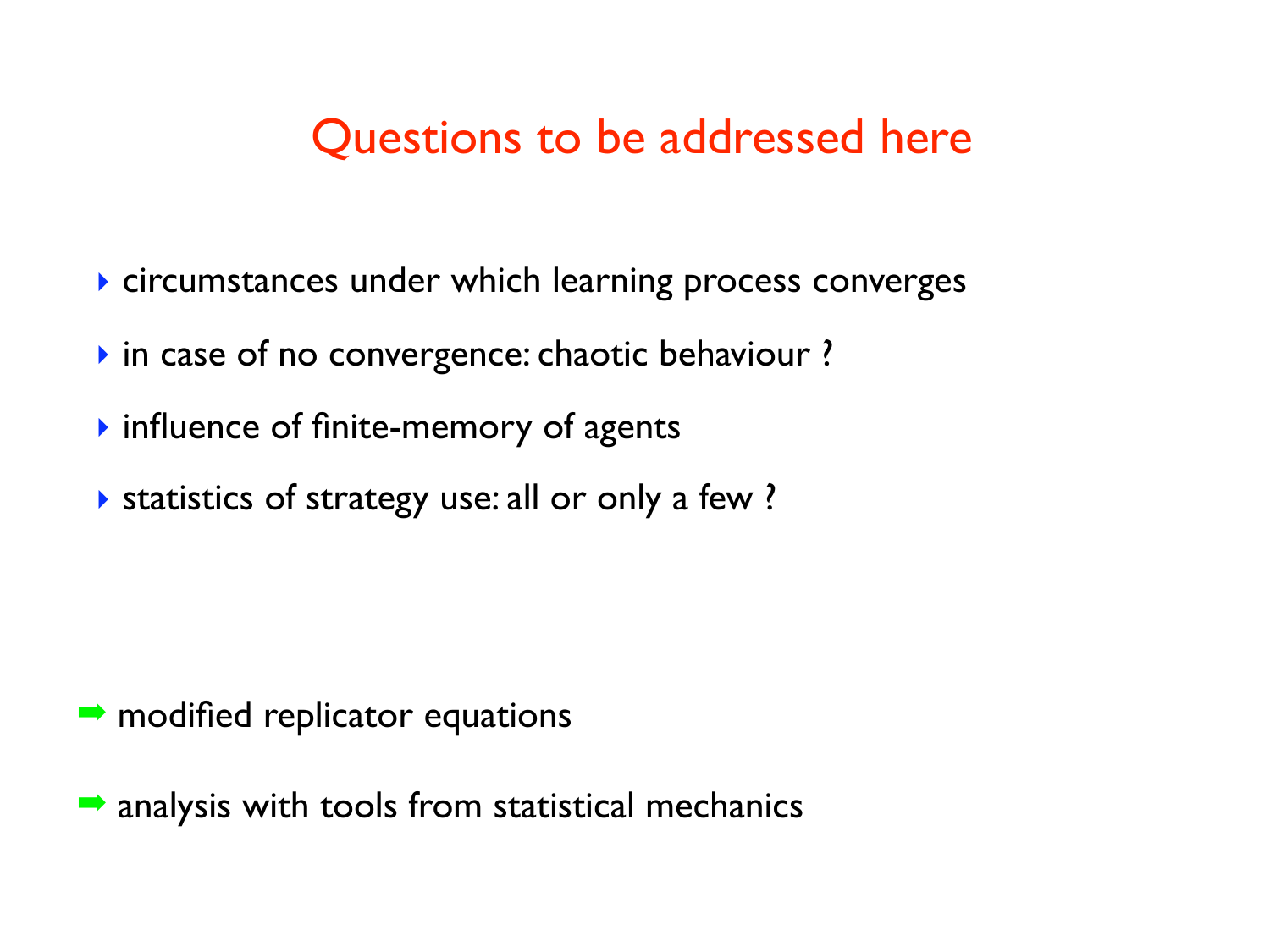# The Model

- ▶ 2 players, X and Y
- ‣ each have N strategies at their disposal
- ‣ payoff matrices A and B
- ‣ say X plays strategy i and Y plays strategy j
- ‣ payoff for X will be
- ‣ payoff for Y will be

 $a_{ij}$  $b_{ji}$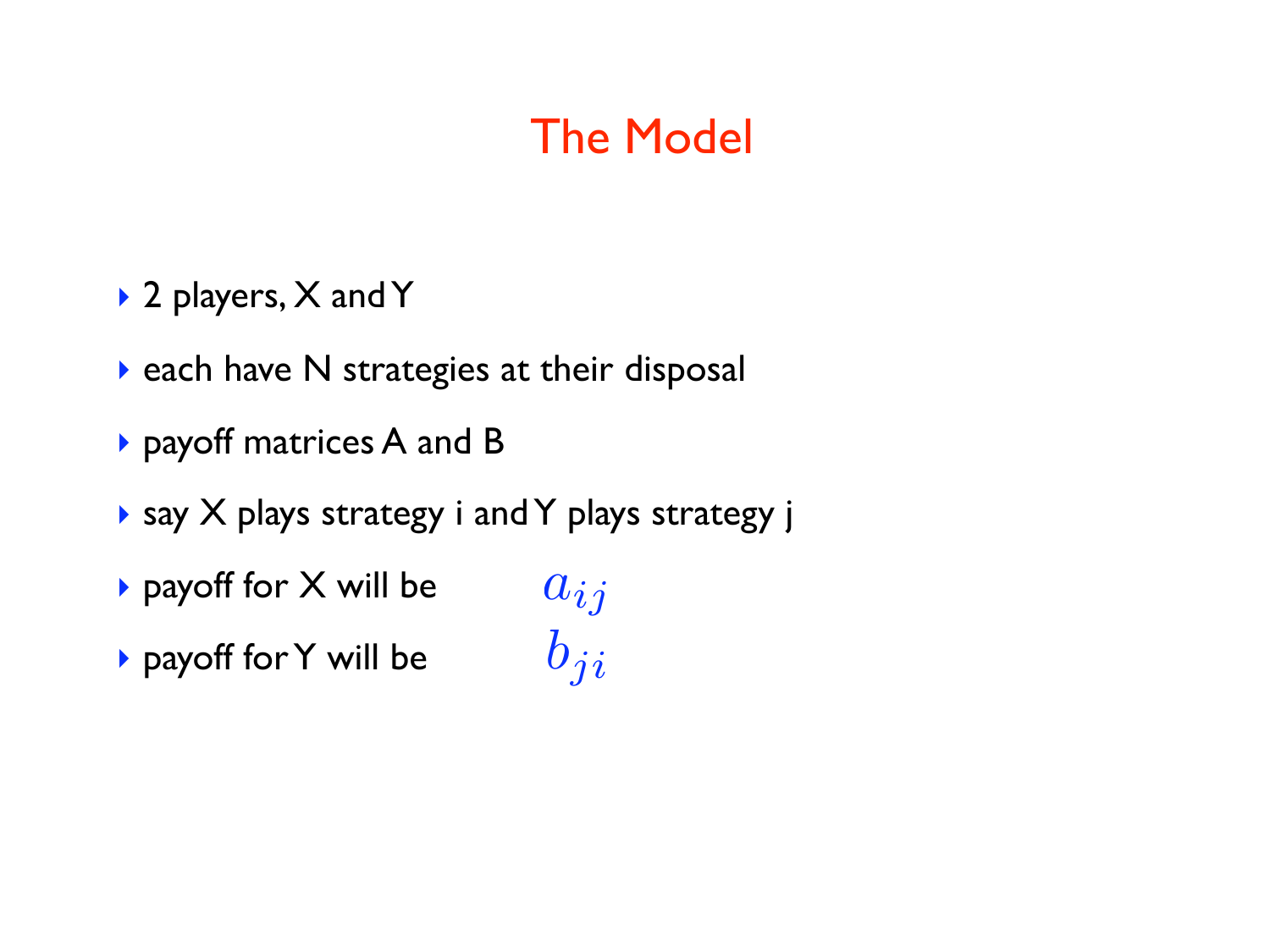# Example

- ‣ rock-papers-scissors game
- ▶ N=3 strategies  $i, j \in \{R, P, S\}$
- ‣ payoff matrices are 3x3

$$
A = -B^{T} = \left(\begin{array}{rrr} 0 & -1 & 1 \\ 1 & 0 & -1 \\ -1 & 1 & 0 \end{array}\right)
$$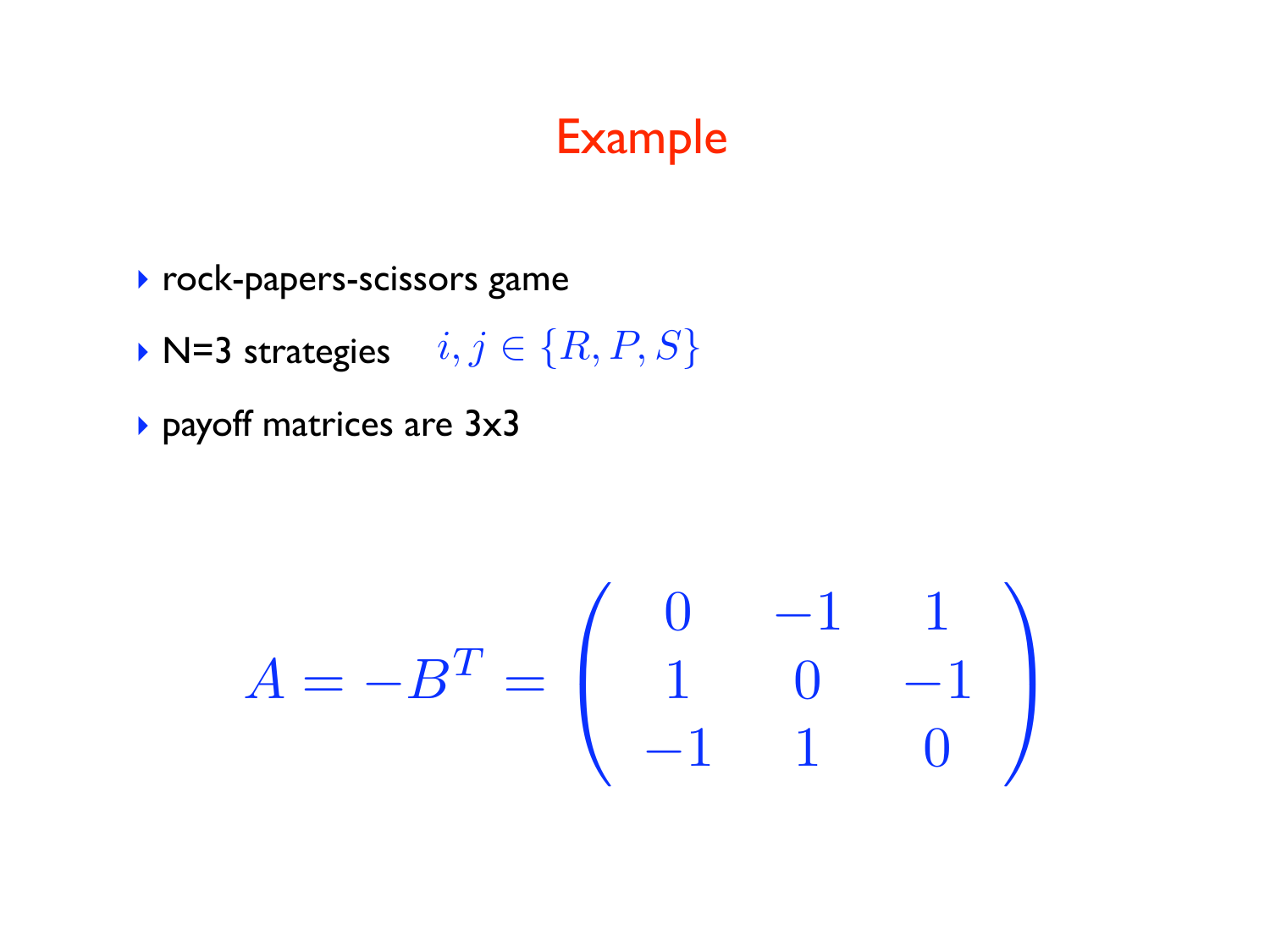# Learning dynamics: Sato-Crutchfield replicator equations

‣ player keeps a 'score' for each of his strategies

$$
u_i(t+1) = u_i(t) + a_{i,j(t)} - \alpha u_i(t)
$$
  
\n>plays strategy i with probability

memory loss rate

$$
p_i(t) = \frac{e^{\beta u_i(t)}}{Z}
$$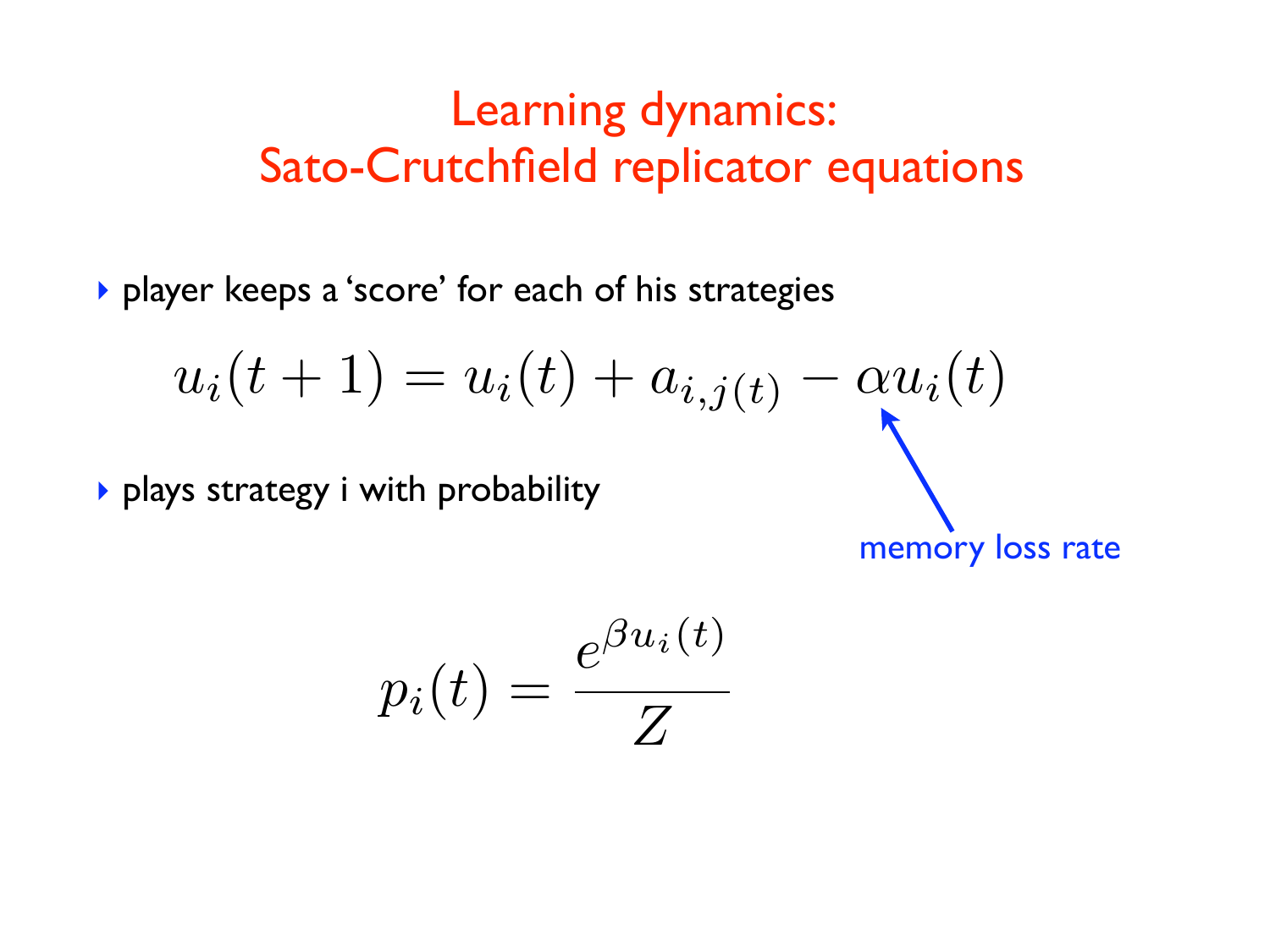# Learning dynamics:

Leads to modified replicator equations

$$
\frac{d}{dt}p_i^X = p_i^X \left[ \sum_j a_{ij} p_j^Y - \alpha \ln p_i^X - f^X + \alpha S^X \right]
$$
  

$$
\frac{d}{dt}p_j^Y = p_j^Y \left[ \sum_i b_{ji} p_i^X - \alpha \ln p_j^Y - f^Y + \alpha S^Y \right]
$$

[Sato+Crutchfield, PRE 2003]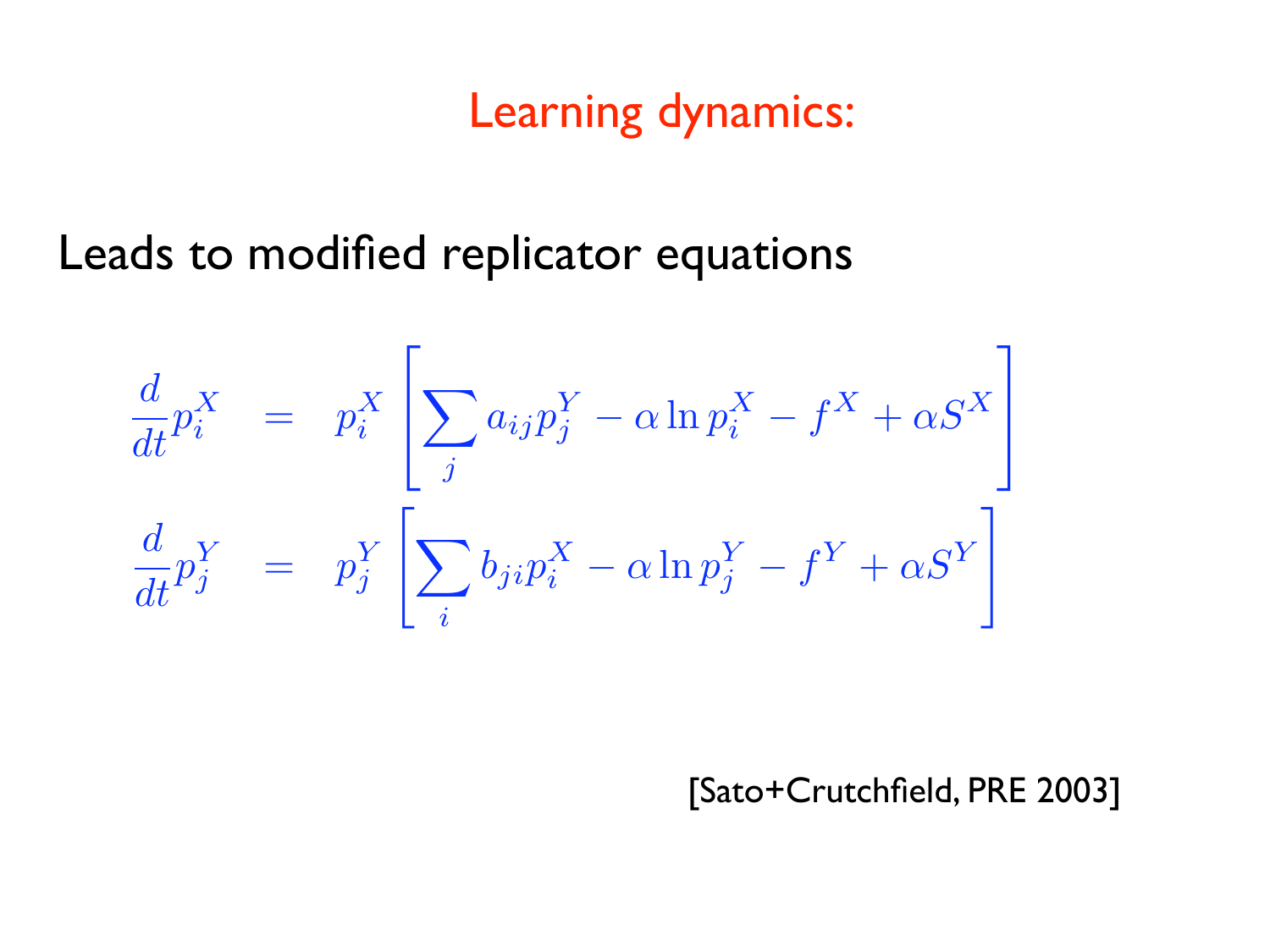### Rock-paper-scissors game



FIG. 2. Limit cycle (left,  $\epsilon_Y = 0.025$ ) and chaotic attractor (right,  $\epsilon_Y = -0.365$ ), with  $\epsilon_X = 0.5$ ,  $\alpha_X = \alpha_Y = 0.01$ , and  $\beta_X = \beta_Y$ .

Sato+Akiyama+Farmer '02, Crutchfield +Sato '03, Sato+Akiyama+Crutchfield '05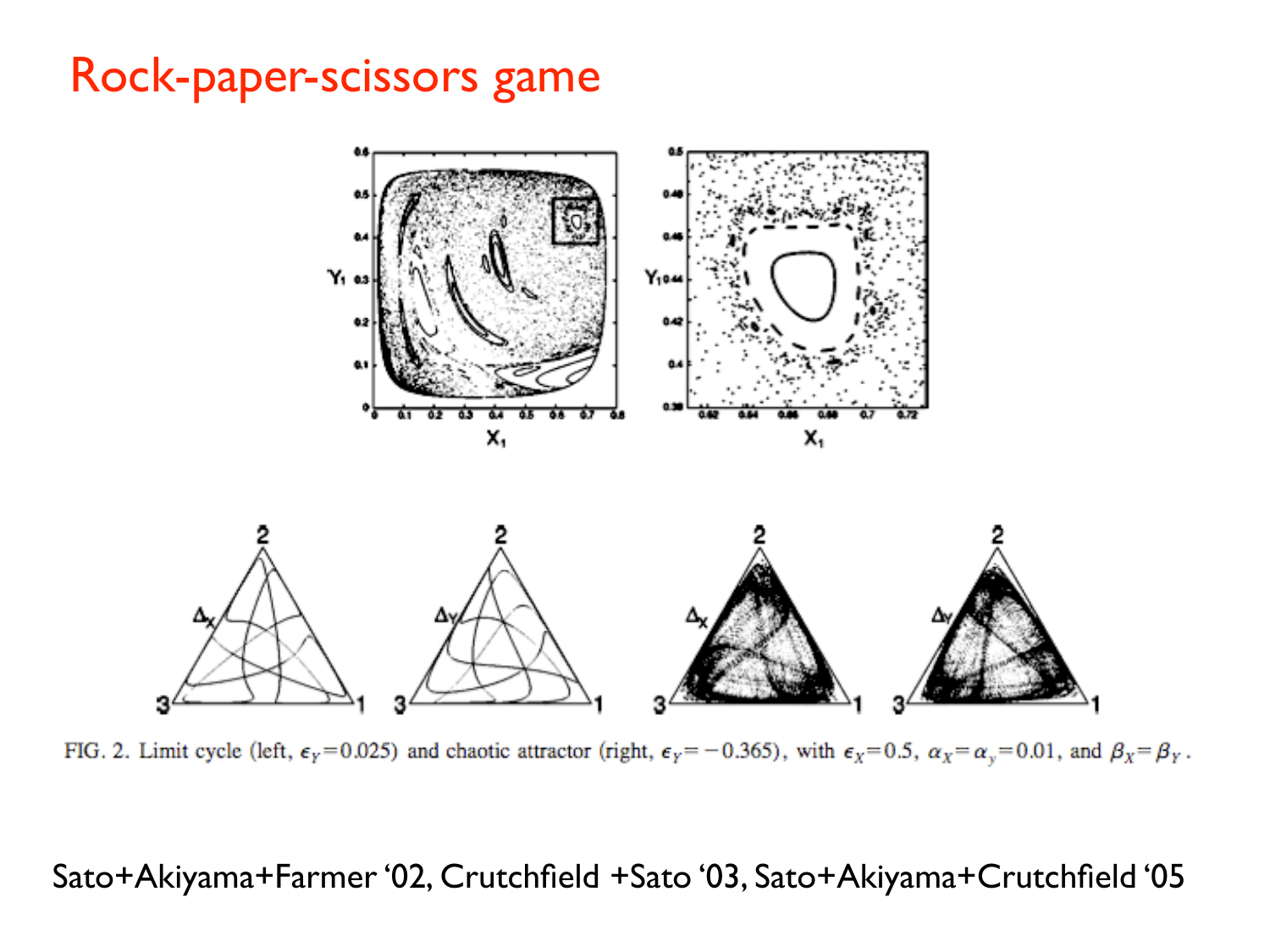# Question: what about 'generic games' ?

Study S-C equations with random payoff matrices

$$
\frac{d}{dt}p_i^X = p_i^X \left[ \sum_j a_{ij} p_j^Y - \alpha \ln p_i^X - f^X + \alpha S^X \right]
$$
  

$$
\frac{d}{dt}p_j^Y = p_j^Y \left[ \sum_i b_{ji} p_i^X - \alpha \ln p_j^Y - f^Y + \alpha S^Y \right]
$$

 $a_{ij}, b_{ij}$  Gaussian with correlations:

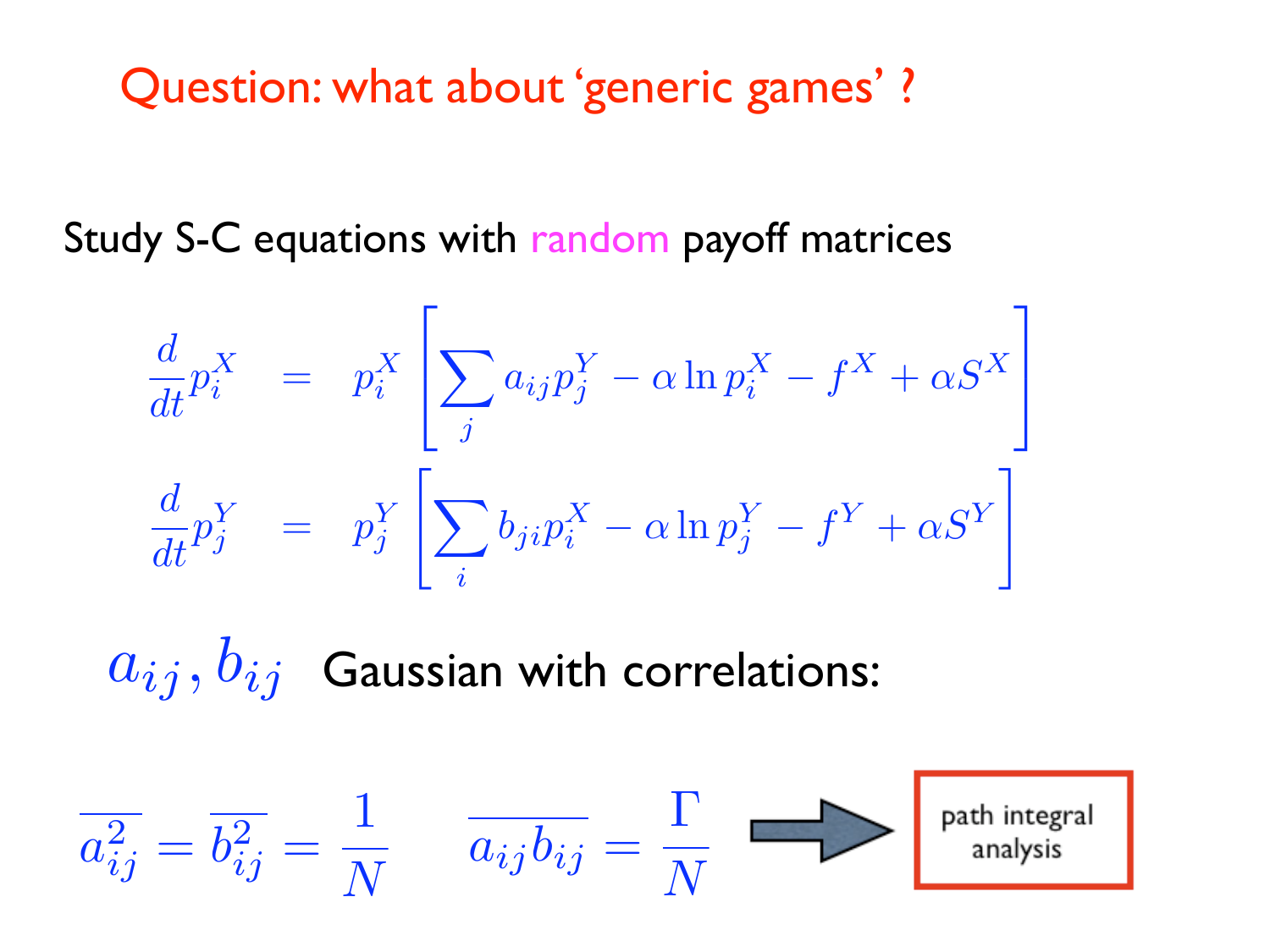

curves are for increasing  $\Gamma$  from left to right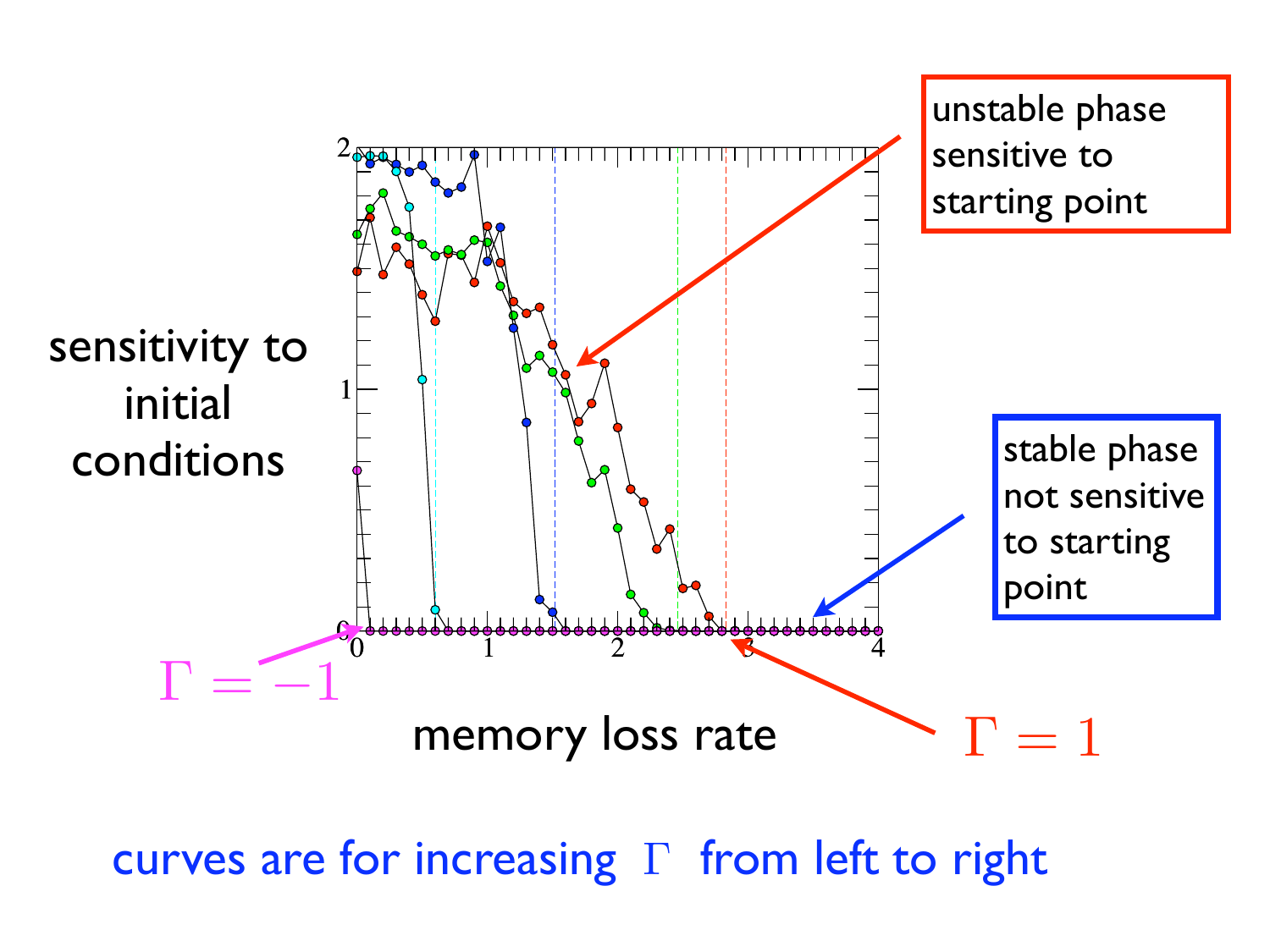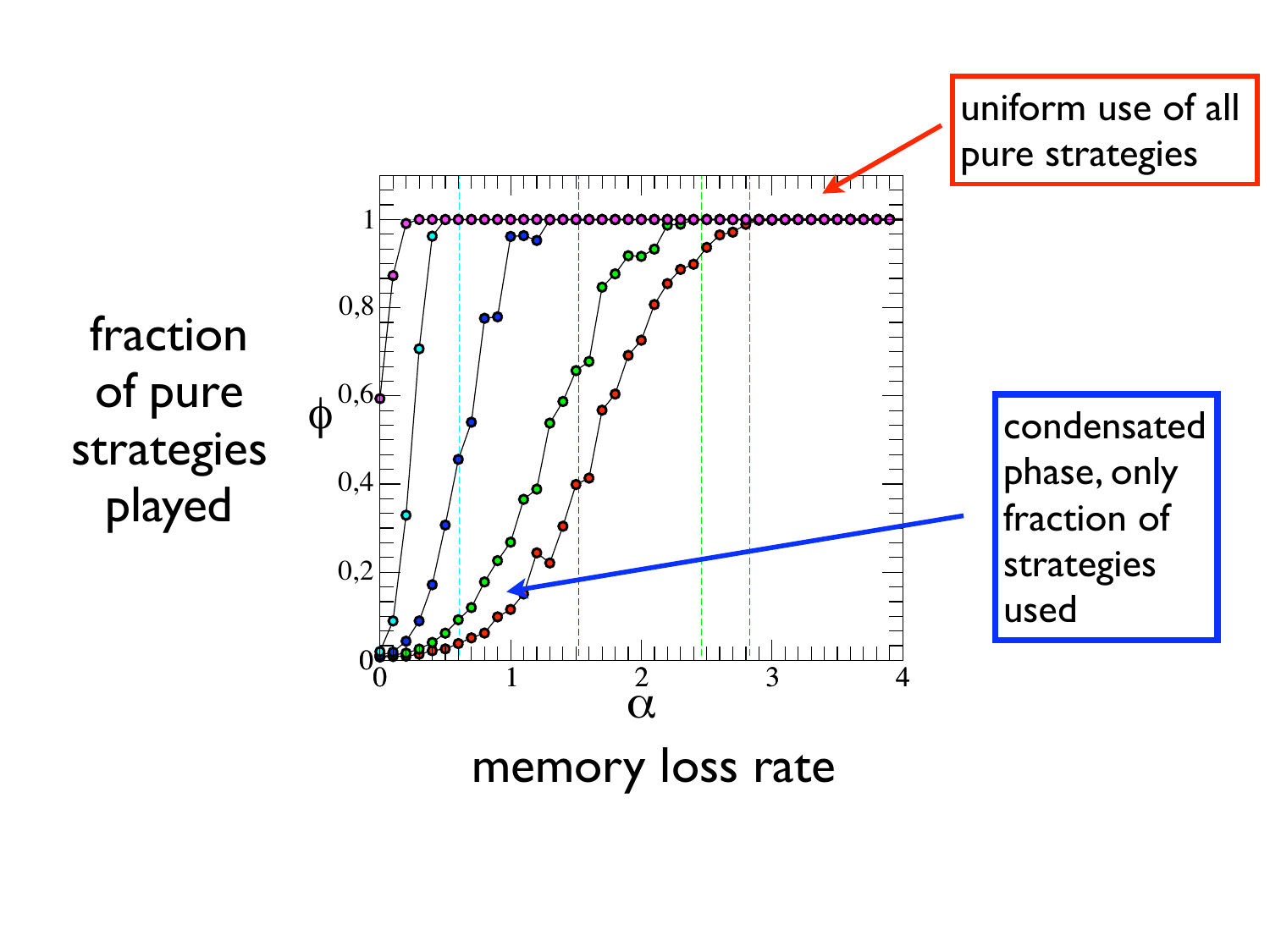

mean fitness

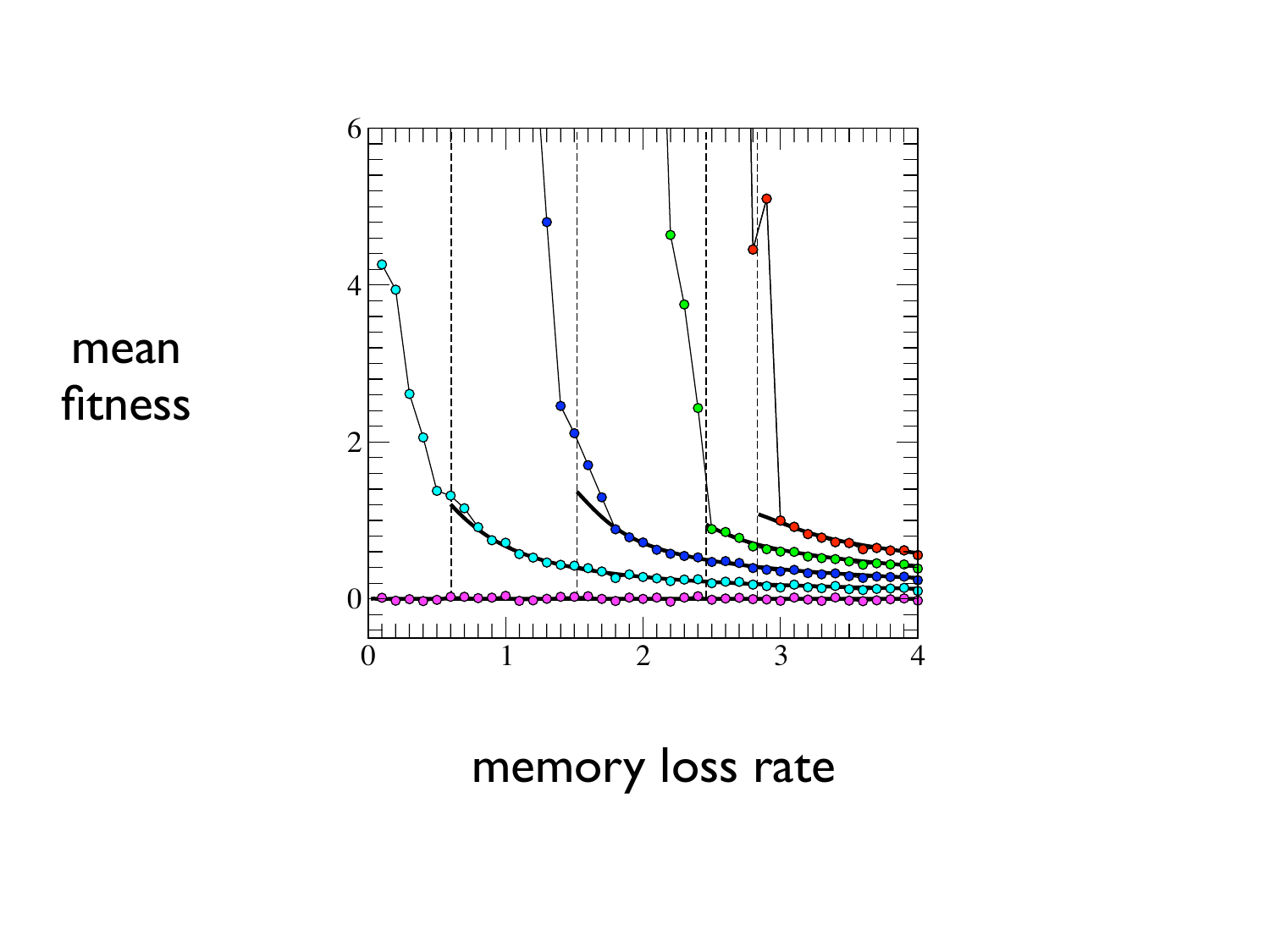

 $P(x)$ 

x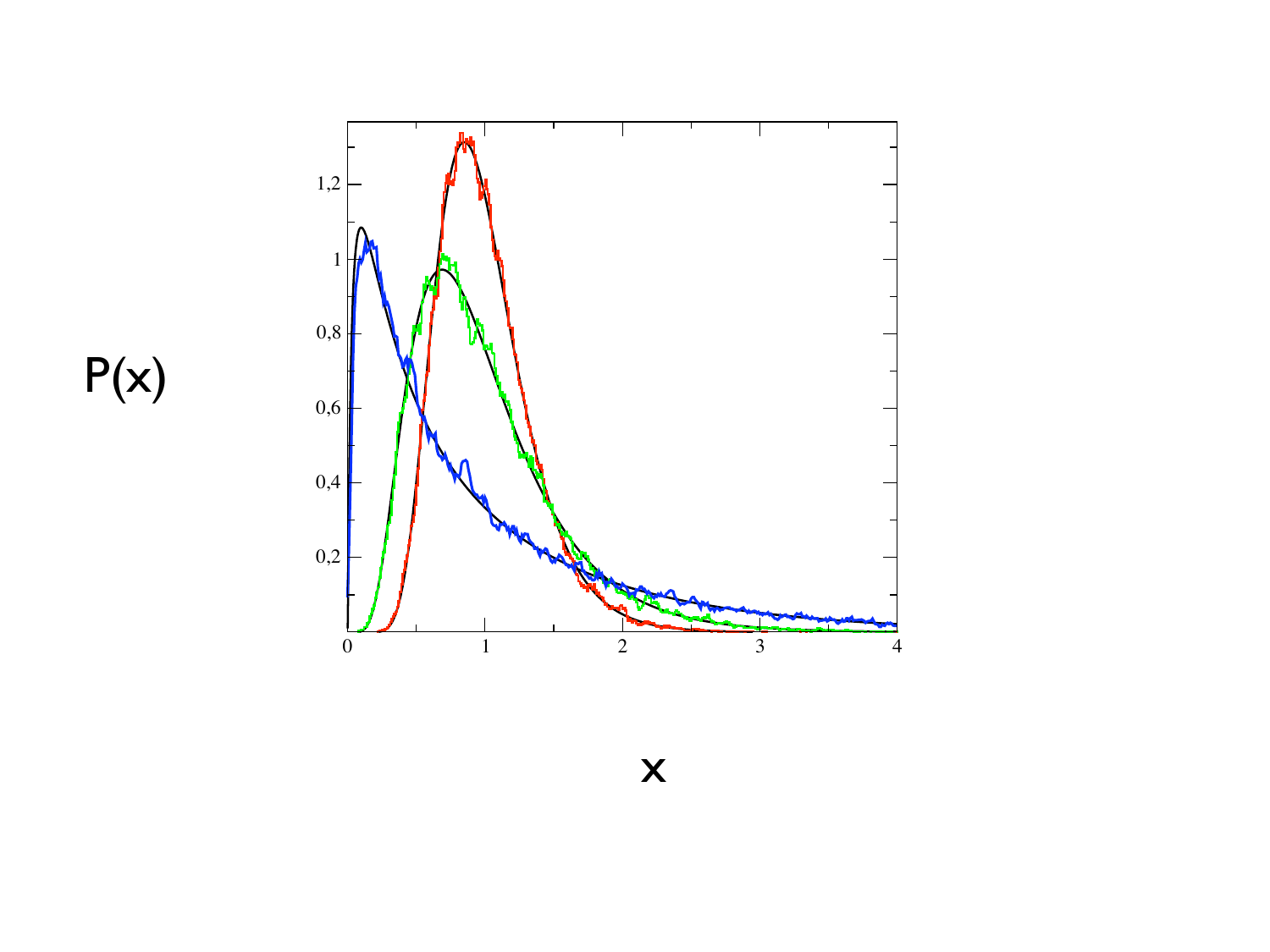# Phase diagram from generating functional analysis



memory loss rate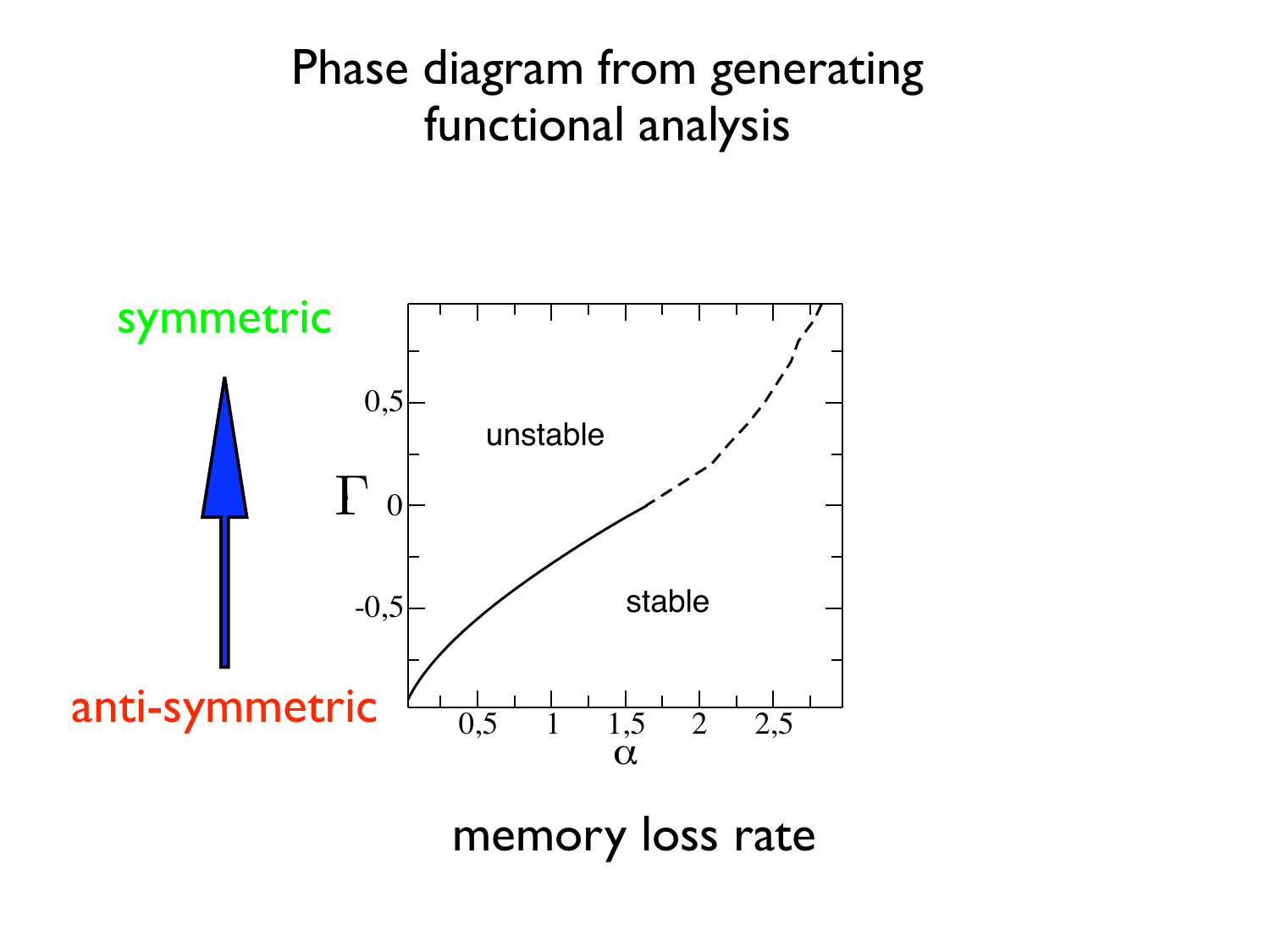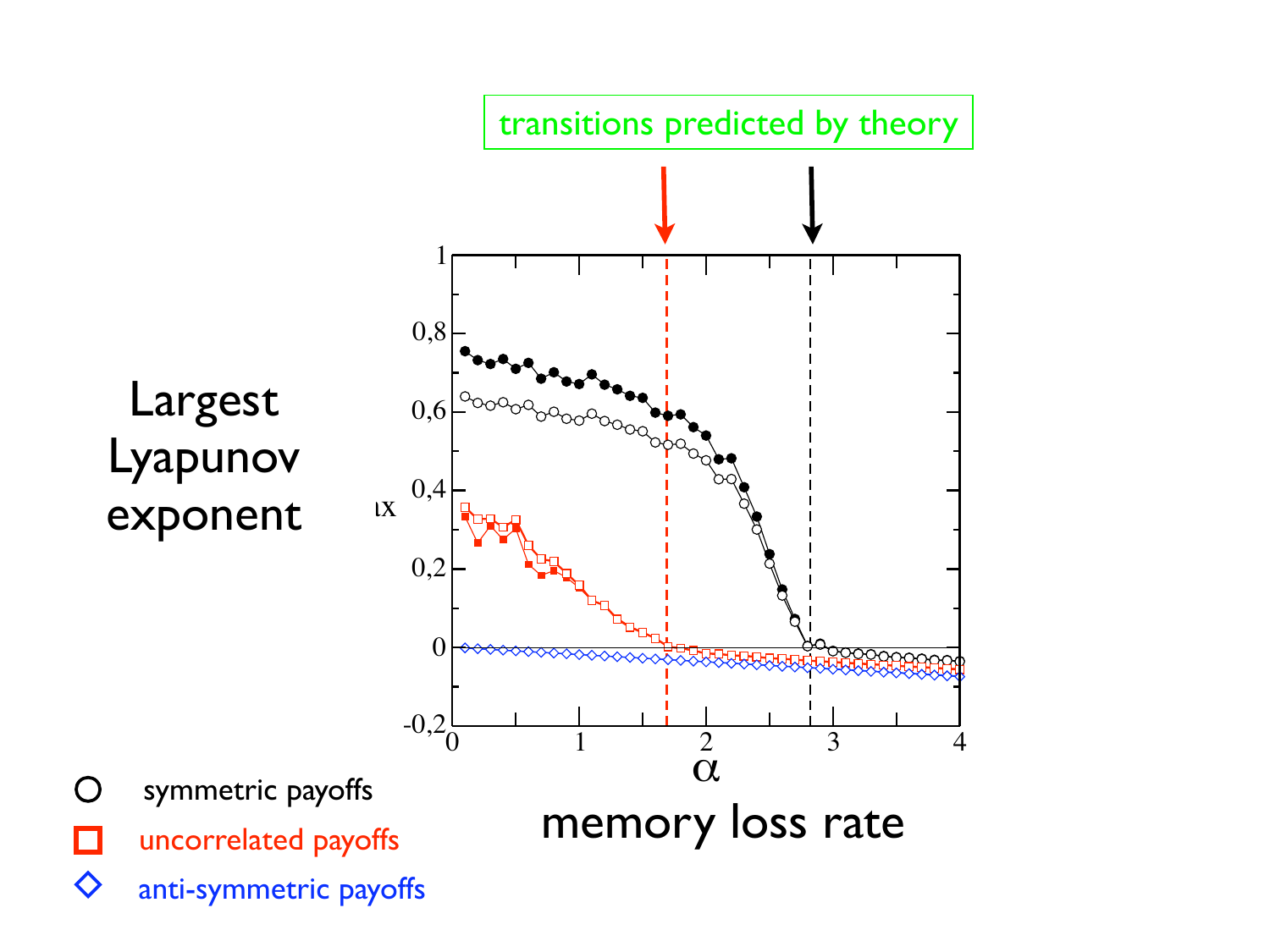#### Bifurcation diagram at  $\Gamma = -\frac{1}{2}$ 2

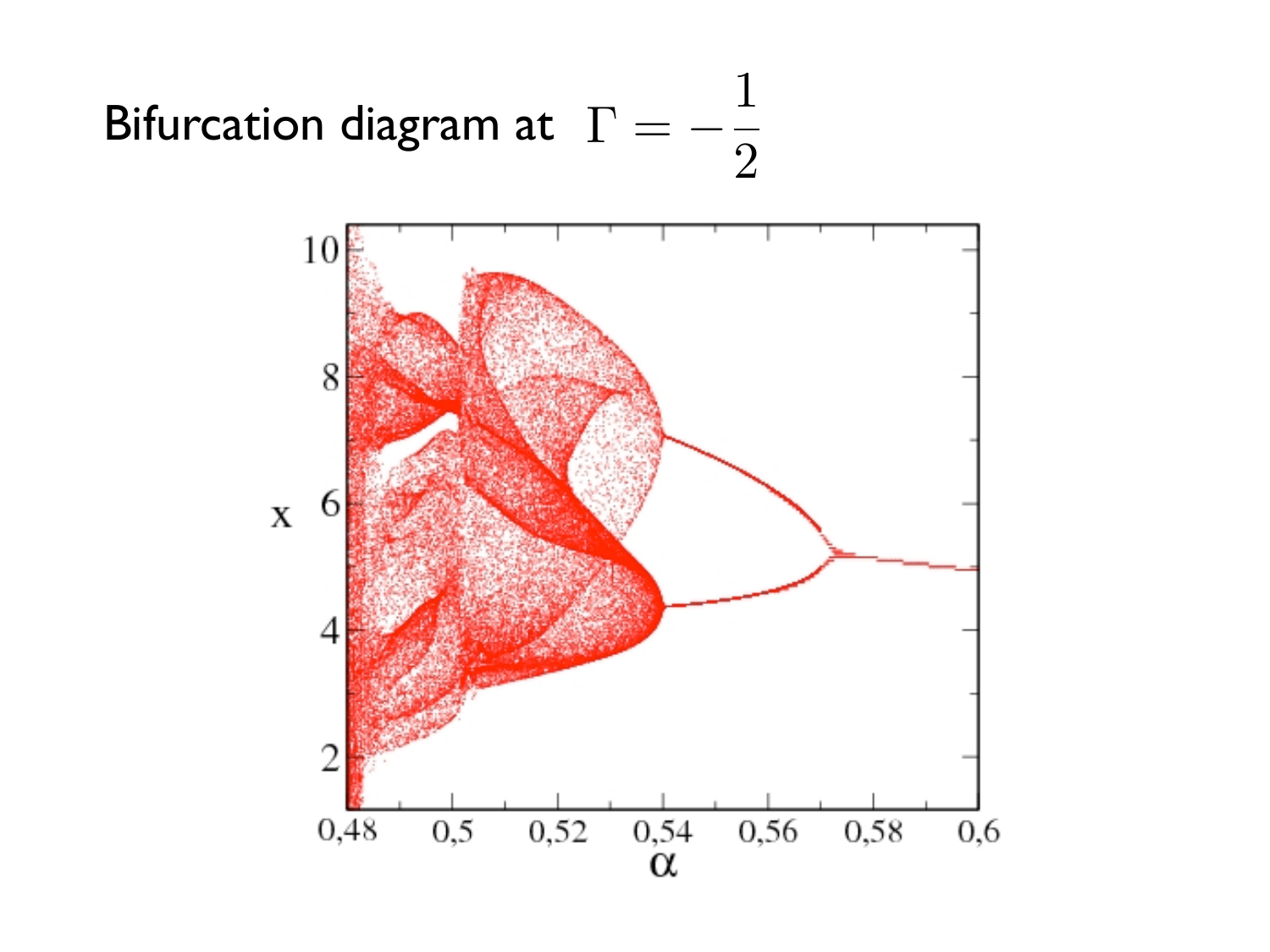# **Conclusions**

- ‣ learning of random games exhibits complex dynamical features
- non-convergence to NE appears to be present in generic large games
- ▶ 2 regimes separated by transition, solvable by stat mechanics methods

# low accuracy of learning (small memory)

- ‣ fixed point regime
- ‣ all strategies approximately equally often played
- ‣ not sensitive to initial conditions

# large accuracy of learning (long memory)

- ‣ dynamics remains volatile
- ‣ condensation on few strategies
- ‣ sensitive to initial conditions, potentially chaotic